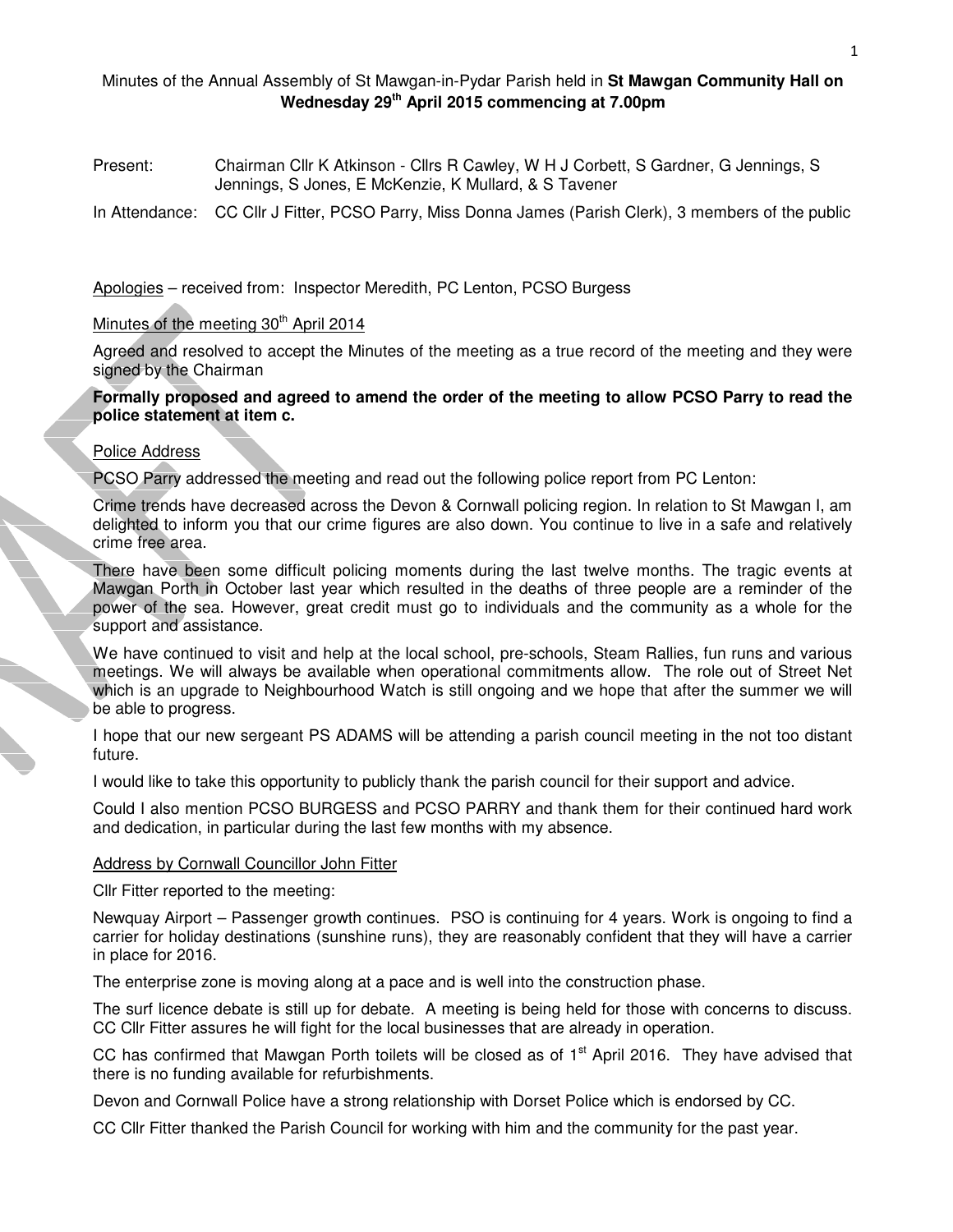#### Chairman's Report

The Chairman read the following report:

I would like to begin by thanking all Councillors for their hard work and for supporting me during a very busy year for the Parish Council.

There was one change in the Councillors this year; in late June we were sorry to receive Cliff Mitchell's resignation after many years of valiant service on the Council. Cliff was the Chairman when I joined the Council and subsequently I was privileged to serve as his Vice Chairman and learned a great deal from him. On behalf of the Council and parishioners I would like to thank Cliff for all his hard work over the years.

Following Cliff's departure four very able people presented themselves for co-option at the October meeting. That meeting was Chaired in my absence by the Vice Chairman and I understand that reaching a final decision between the candidates was very difficult but the new Councillor chosen was Sue Jones. This is not the first time that Sue has been on the parish Council and we welcome her back into the fold. We are already enjoying her, very direct, pertinent contributions to the debates.

There have been 13 meetings since the Annual Assembly last year and only two Councillors, Beryl Cawley and William Corbett have attended all 13; well done Beryl and William. For the record the attendance figures for individual Councillors are as follows:

Cllr Keith Atkinson - 12 Cllr Beryl Cawley - 13 Cllr Richard Cawley - 11 Cllr William Corbett - 13 Cllr Steve Gardner - 8 Cllr Gwen Jennings - 12 Cllr Sarah Jennings - 12 Cllr Sue Jones - 7 out of possible 7 (elected October 2014) Cllr Liz McKenzie - 12 Cllr Cliff Mitchell - 1 (resigned July2014) Cllr Kate Mullard - 11 **Cllr** Michael Raby - 7 Cllr Steve Tavener - 10

The Parish Council had 33 planning applications and raised no objection, or supported, 23 of these. Of the remainder, we deferred decisions on some pending further information from either the applicant or Cornwall Council.

The Parish Council raised the Precept to £35,000, the first rise for many years. This rise was necessary for a variety of reasons including inflation in costs and the acquisition of the toilets. It was also deemed prudent to establish contingency funding against the possibility of more services, currently undertaken by Cornwall Council, being devolved to the Parish Council.

As I reported last year, our Amenity Area Working Group had been developing plans for the complete refurbishment of the children's play area in St Mawgan. These plans finally came to fruition this year with the official opening, by Mrs Young-Jamieson, of our state of the art play area. Currently the Council is considering renewing all the fencing around this play area.

Since Cornwall Council took the decision to close public toilets throughout Cornwall, Parish Councils have been debating taking on the responsibility of toilets within their parish. In our case this meant considering keeping some part of the toilets in St Mawgan village open for the public. You may recall that last year I thanked, on behalf of the Council, our County Councillor, John Fitter, for cleaning the Disabled toilet in St Mawgan for most of 2013 while we awaited the outcome of discussions between Cornwall Council and the Mawgan Porth Business Group about the latter taking over the Mawgan Porth toilets and the Disabled toilet in St Mawgan. In the event these discussions appeared to have failed and the Parish Council, supported by local residents and businesses, resolved to buy the freehold of the toilets in St Mawgan and keep some part of them open for the public. The negotiations and legal matters took most of the year and throughout all of that time Cllr Beryl Cawley personally cleaned the toilets and kept them open at no cost to the Council. I would like to publicly thank Beryl for behaving in such a selfless manner to achieve